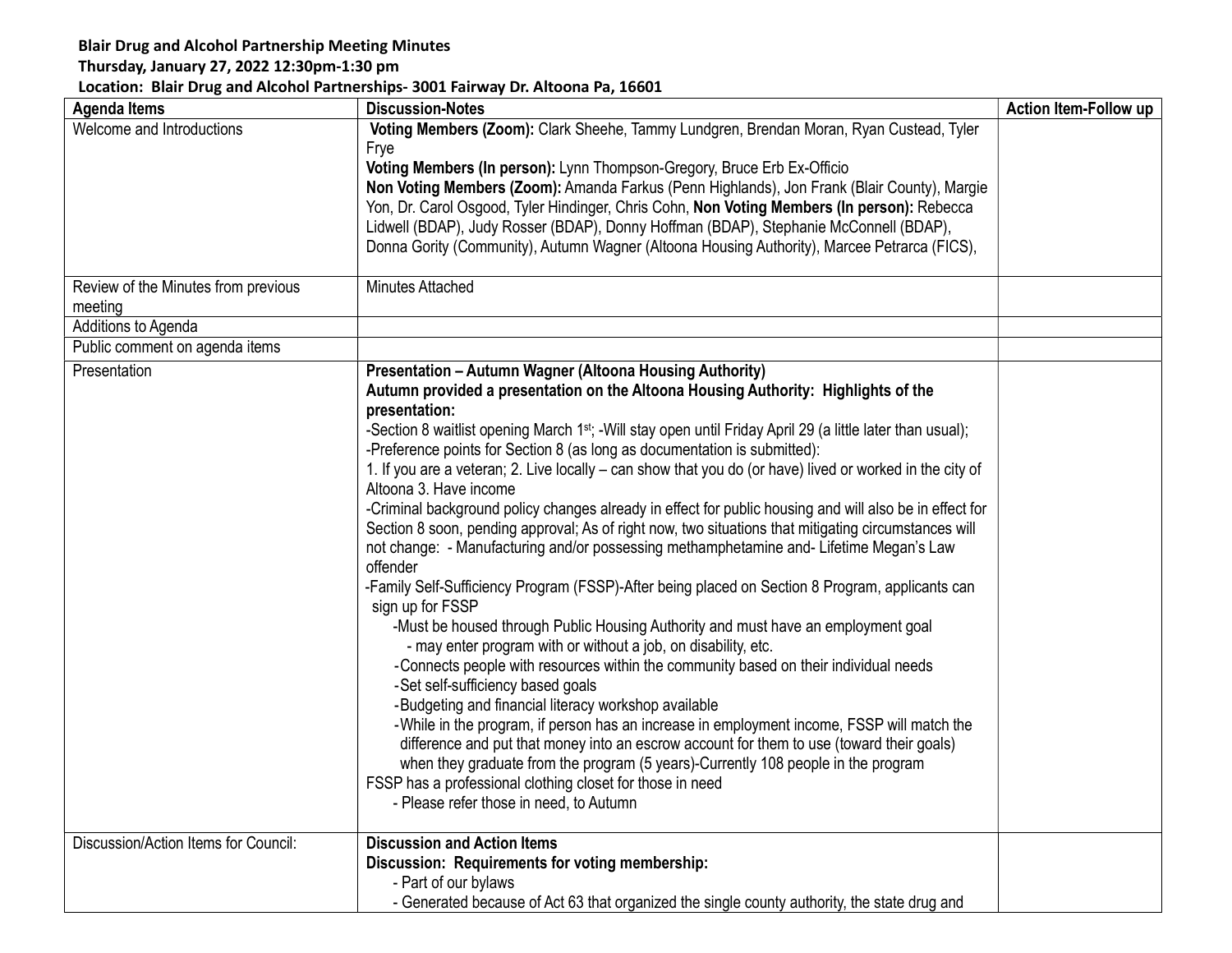|                                                   | alcohol system and the governor's advisory council, down to the counties having an advisory<br>council as well; To represent their community and to provide insight into what they're doing<br>Open voting member positions:<br>Specific Categories that are open:<br>- Community Disadvantage-someone disadvantaged in community (people with disabilities) or<br>someone who works with those who are disadvantaged in community<br>-Education-Someone with interest in the area, involved in Blair County community, D&A<br>background<br>-Labor- concerns about labor force and impact of SUDs; Involved in labor union<br>-Senior Community - above 65 years or someone who works with those 65 years or older<br>- Community at Large - Involved in the community in some way<br>All must live in Blair County and show some interest in wanting to make a difference in the area of<br>drug and alcohol issues locally.<br>Board has to consist of a consistent split of males/females le (11 slots-5 male-6 female)<br>Chris Farrel's recommendation for Education position - Amanda Farkus-Pennsylvania Highlands (in<br>Altoona mall)-Assistant Director-Judy had invited her to the meeting. Amanda introduced herself.<br>Judy with follow up with Amanda to encourage her to submit her application.<br>Judy also knows a few family members of persons in recovery who she will reach out to and discuss<br>this volunteer opportunity.<br>New coalition campaign for 2022<br>Last year was "Engage, Empower, Believe," Looked at billboard options from last year; Post to<br>Facebook page and website; Ideas for slogans, images, etc., or keep everything the same?<br>Suggestions: Need to keep everything the same to establish a brand; All of the billboards should<br>say "join us" on it; Need to make sure website is visible and should say "Join Us"; Add another<br>option that includes a person with a disability to encourage representation from other populations of<br>the community, etc.<br>"Talk, They Hear You" Campaign<br>State run through SAMSA, they provide billboards and PSAs so we cannot make changes; Targeting<br>parents to talk to their kids about drugs and alcohol; Talked about at Education Meeting and CPDUD<br>Meeting<br>Suggestions: Need to change wording from "he, she" to "them"; Will be utilizing radio ads, tv | Judy will reach out to<br><b>Blair Senior Services</b><br>and Amanda at Penn<br>Highland as well as<br>family members. |
|---------------------------------------------------|------------------------------------------------------------------------------------------------------------------------------------------------------------------------------------------------------------------------------------------------------------------------------------------------------------------------------------------------------------------------------------------------------------------------------------------------------------------------------------------------------------------------------------------------------------------------------------------------------------------------------------------------------------------------------------------------------------------------------------------------------------------------------------------------------------------------------------------------------------------------------------------------------------------------------------------------------------------------------------------------------------------------------------------------------------------------------------------------------------------------------------------------------------------------------------------------------------------------------------------------------------------------------------------------------------------------------------------------------------------------------------------------------------------------------------------------------------------------------------------------------------------------------------------------------------------------------------------------------------------------------------------------------------------------------------------------------------------------------------------------------------------------------------------------------------------------------------------------------------------------------------------------------------------------------------------------------------------------------------------------------------------------------------------------------------------------------------------------------------------------------------------------------------------------------------------------------------------------------------------------------------------------------------------------------------------------------------------------------------------------------------|------------------------------------------------------------------------------------------------------------------------|
|                                                   | commercials, billboards, posters, brochures, etc.,; We just need to choose from the options<br>provided; There are radio ads and tv commercials to go with each billboard; Becky and Donny will<br>work with Margie to get 2-3 final choices to bring to next month's meeting; will vote at the next                                                                                                                                                                                                                                                                                                                                                                                                                                                                                                                                                                                                                                                                                                                                                                                                                                                                                                                                                                                                                                                                                                                                                                                                                                                                                                                                                                                                                                                                                                                                                                                                                                                                                                                                                                                                                                                                                                                                                                                                                                                                               |                                                                                                                        |
| <b>Committee Reports:</b><br>Education:<br>CPDUD: | meeting<br><b>Update on Partnership Sub Committees</b><br>Education; CPDUD; Youth League: Members were encouraged to review the monthly<br>committee update.                                                                                                                                                                                                                                                                                                                                                                                                                                                                                                                                                                                                                                                                                                                                                                                                                                                                                                                                                                                                                                                                                                                                                                                                                                                                                                                                                                                                                                                                                                                                                                                                                                                                                                                                                                                                                                                                                                                                                                                                                                                                                                                                                                                                                       |                                                                                                                        |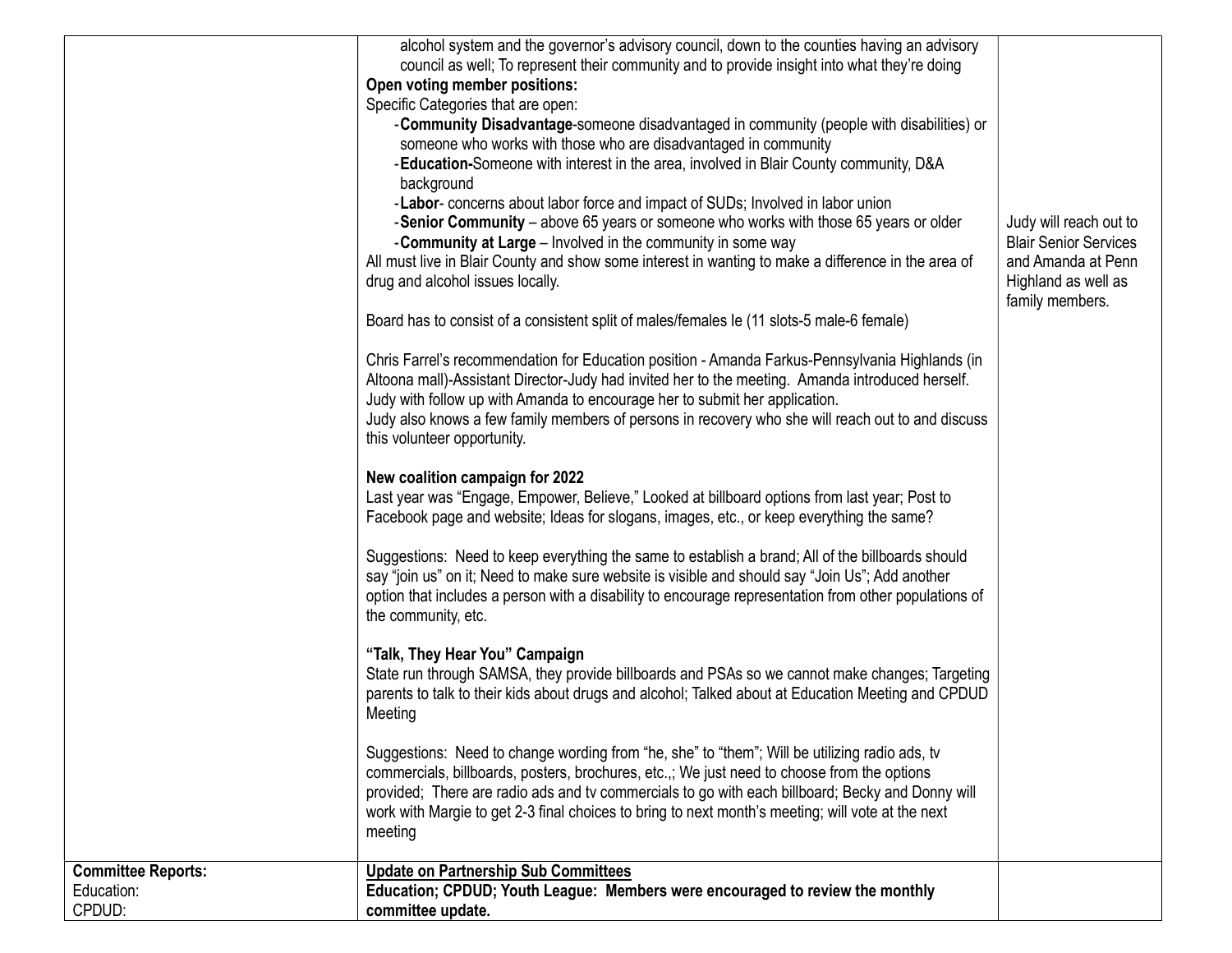| Youth League:                   | Rise for Recovery:                                                                                         |  |
|---------------------------------|------------------------------------------------------------------------------------------------------------|--|
| Rise for Recovery:              | Judy reported out on the upcoming community events; May 20 <sup>th</sup> Arts in Recovery-at Zion Lutheran |  |
| Grants and BDAP program update: | Church. August 6 <sup>th</sup> 2022-Recovery Walk/Rally- Use of courthouse and Legion Park approved        |  |
|                                 | Given permission by the Borough to do the walk from Legion Park up to courthouse                           |  |
|                                 |                                                                                                            |  |
|                                 | <b>Grants and Program updates:</b>                                                                         |  |
|                                 | Center of Excellence Grant: No Report                                                                      |  |
|                                 | OUD Housing Grant -Amanda Grannas provided the quarterly report on the grant and Year to                   |  |
|                                 | Date:                                                                                                      |  |
|                                 | -Assists with security deposit and first three month's rent; up to 6 months of rent (months 4, 5, and 6    |  |
|                                 | are evaluated on a case by case basis)                                                                     |  |
|                                 | -Goal is for individuals to be able to maintain employment and sustain their own rent                      |  |
|                                 | -Also helps with furniture assistance, some utilities when needed and emergency hotel stays                |  |
|                                 | Each client who receives rental assistance, is also provided with a case manager who performs a            |  |
|                                 | needs assessment and then connects the client with any resources available to help them to be able         |  |
|                                 | to find and maintain employment, as well as sustain rent and utilities                                     |  |
|                                 |                                                                                                            |  |
|                                 | - BDAPs recent connection with CareerLink will connect clients to resources for job skills, finding        |  |
|                                 | employment, etc.                                                                                           |  |
|                                 | -Client continues to work with case management over the first three months                                 |  |
|                                 | -Client does not have to be in treatment but must have a documented diagnosis of OUD and/or                |  |
|                                 | stimulant use disorder;                                                                                    |  |
|                                 | <b>Biggest Barriers:</b>                                                                                   |  |
|                                 | -Lack of available and affordable housing in Blair County that fit clients' needs; Lack of                 |  |
|                                 | Recovery Housing;                                                                                          |  |
|                                 | -Most landlords are typically on board and are willing to work with our program; they remain               |  |
|                                 | engaged with us and our clients, if needed                                                                 |  |
|                                 |                                                                                                            |  |
|                                 | Our grant has specific guidelines: The DDAP funding is to be used as funder of last resort; Clients        |  |
|                                 | must go through 211;                                                                                       |  |
|                                 | Data was provided and report attached.                                                                     |  |
| Partner updates:                | Partner Updates (Staff, Facilities, etc.):                                                                 |  |
|                                 | Town Hall meeting on Recovery (Representative Gregory)-Tyrone Library- Thursday, Jan 27 <sup>th</sup>      |  |
|                                 |                                                                                                            |  |
|                                 | 2022, 6pm-7pm                                                                                              |  |
|                                 | Recovery Prayer Service (Zion Lutheran Church Hollidaysburg)-Sun Jan 30, 2022 at 7pm                       |  |
|                                 |                                                                                                            |  |